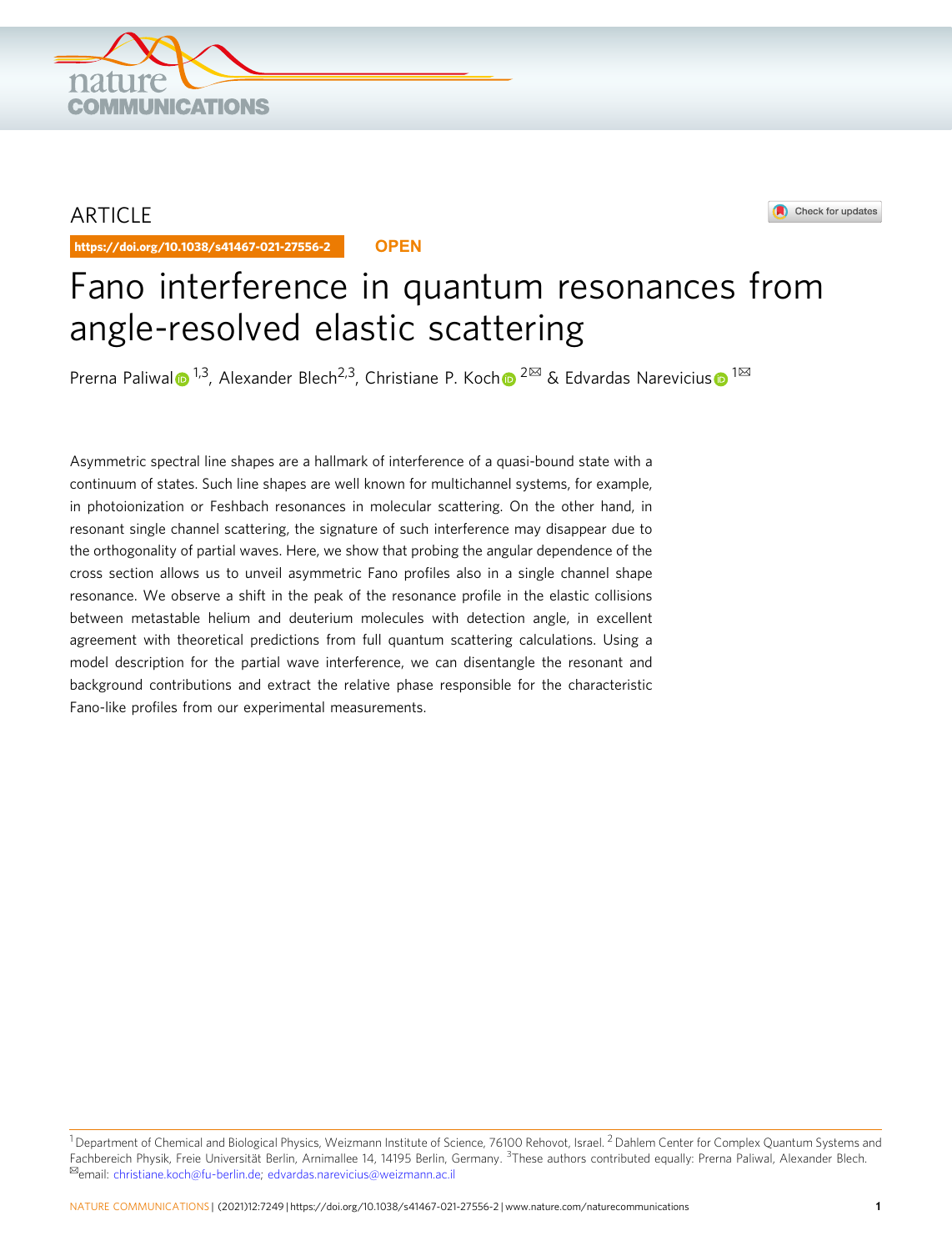ano interference, i.e. the interference of a discrete quantum state with a continuum of states giving rise to asymmetric line shapes, was first observed in experiments exciting rare gas atoms to Rydberg states<sup>[1](#page-4-0)</sup> and later ano interference, i.e. the interference of a discrete quantum state with a continuum of states giving rise to asymmetric line shapes, was first observed in experiments exciting rare  $\alpha$ cross nuclear<sup>2</sup>, atomic<sup>1,[3](#page-5-0),4</sup>, molecular<sup>[5](#page-5-0)</sup> as well as solid-state physics<sup>6–[8](#page-5-0)</sup>. It was named after Ugo Fano who provided a theoretical understanding of the subject<sup>9</sup> by showing that the interference between a discrete excited state of an atom with a continuum state sharing the same energy leads to the appearance of asymmetric line shapes in the measured excitation spectra, which can be characterized by a 'shape' parameter<sup>10</sup>. In absence of a non-resonant background, Fano profiles reduce to the more conventional Breit-Wigner profile characterized by Lorentzian peaks<sup>11</sup>. While the Fano profiles were first introduced in atomic physics, the underlying interference mechanism is relevant for a wide variety of physical systems—both quantum<sup>[1](#page-4-0)–[8](#page-5-0)</sup> and classical[12](#page-5-0)–[14](#page-5-0).

In the context of scattering physics, a similar type of inter-ference was identified by Feshbach in nuclear scattering<sup>[15,16](#page-5-0)</sup>. A scattering resonance is formed whenever the collision energy approaches a bound state located in a closed channel coupled to the scattering channel. Interference between the two scattering channels results in asymmetric line shapes that are a universal feature in Feshbach resonances. This scattering phenomenon is not limited to nuclear physics and has become a widely used tool to control interactions e.g. in ultracold atomic gases<sup>[17](#page-5-0)</sup> or between quasiparticles such as polaritons<sup>18</sup>. While in multichannel scattering, the appearance of Fano line shapes in the total (angleintegrated) cross section is almost the rule, the opposite is true for the shape or orbiting resonances. The formation of these resonance states is different, arising from tunneling through a potential barrier or the time delay caused by a transition above the barrier. In such cases, if the resonant and the background contributions belong to the same partial wave, an asymmetric peak forms in the total cross section<sup>[19](#page-5-0)</sup> as reported e.g. in elastic neutron scattering[2.](#page-4-0) If, however, the background contribution comes from a different partial wave, then there is no interference term in the total cross section due to orthogonality of the partial waves.

The information lost can be recovered from differential cross section measurements, directly revealing interference between different partial waves. Thus, when resonances are probed by an angle-dependent study such as measuring the backward scattering spectrum<sup>20</sup> or partially integrated cross sections<sup>21,22</sup>, it is important to consider the non-resonant contribution from other partial waves. If the scattering amplitude of a background partial wave is comparable to the amplitude of the partial wave dominating the resonance, the presence of the resonance manifests itself in a wide variety of line shapes. The corresponding asymmetric profiles of the resonances have been observed in angledependent cross section measurements in nuclear $^{23}$  $^{23}$  $^{23}$  and electron<sup>[24](#page-5-0)-[26](#page-5-0)</sup> scattering, but the connection to Fano interference was not made, leaving the underlying mechanism unidentified. Here, we fill the gap between Fano's theory and angle-resolved scattering measurements, providing a simple and intuitive explanation for asymmetric line shapes in angle-resolved cross sections. We demonstrate that interference is responsible for shifts in the peak position observed by probing an orbiting resonance in angle-resolved energy-dependent cross section measurements for cold elastic collisions between metastable helium and ground-state normal deuterium molecules. In our experiments<sup>[22](#page-5-0)</sup>, we use velocity-map imaging  $(VMI)^{27}$  combined with one-photon 'threshold' ionization to image the angular distribution of products with high resolution. We present our results together with state-of-the-art quantum scattering calculations $22$  and extract the angle-dependent background phase

and amplitude values by fitting our experimentally obtained cross sections to a simple model based on Fano's intuition.

### Results and discussion

A schematic of the measurement setup and a detailed discussion of the experimental methods used for acquiring angle-resolved velocity-map ion images have already been covered in ref. [22](#page-5-0) along with a theoretical analysis based on full quantum mechanical coupled channels calculations. It has also been shown that the interaction between molecular deuterium in its rovibrational ground state and metastable helium is mainly isotropic. Thus, the molecule-atom elastic collision considered here can be described by a single channel potential. The only mechanism that could couple scattering channels for He<sup>\*</sup>-  $D_2$  is anisotropy. However, since the interaction anisotropy is small compared with the rotational constant of the molecule, the lowest energy degree of freedom rotation cannot be coupled. This means that while the excitation to odd rotational states is forbidden due to parity, the anisotropy in itself is too small to couple excited even rotational states, see also ref. <sup>[28](#page-5-0)</sup>. The partial integrated rate coefficients, obtained by integrating over the backward hemisphere in these images, exhibits two major resonances followed by a minor resonance<sup>22</sup>. The transformation from a Breit-Wigner profile in total cross section to Fano line shapes in angle-resolved cross sections can be best demonstrated for narrow isolated resonances, for example the low energy resonance dominated by  $l = 5$ , where l is the orbital angular momentum of the colliding pair. But unfortunately, due to finite energy and angular resolution of the experiment, we could not obtain energy and angleresolved rates for this resonance. So here, we consider the orbiting resonance, which is dominated by the  $l = 6$  partial wave. In the total cross section calculated theoretically, the energy position of this resonance is determined at 4.8 K by fitting the cross section values in the resonance region to a Breit-Wigner profile.

A typical VM image obtained from the measurements is shown in Fig. [1](#page-2-0) (collision energy  $4.7 K$ ), where metastable helium (He<sup>\*</sup>) is detected by single photon 'threshold' ionization at 260 nm. Both unscattered and scattered He\* particles are ionized and detected, and they can be distinguished based on scattering angle. In our case, we prepare a cold beam of  $He^*$  (150 mK), which is crucial for localizing the unscattered particles to a small area on our detector. The information about the particles scattered in the beam direction is masked by the background of unscattered particles. Consequently, the experimental data in the forward section of the image is removed in Fig. [1.](#page-2-0) The radius of the intense ring visible in this image is proportional to the velocity of scattered He\* in the center-of-mass frame. The angular scattering distribution exhibits diffraction oscillations due to interference between different partial waves $22,29$  $22,29$  $22,29$ . The pronounced backward scattering visible in the image indicates that the collision energy is close to the resonance energy. The horizontal bands are a result of projecting the particles scattered in a 3D sphere in momentum space onto a 2D detector. Since scattering data in the forward hemisphere is not available, here we determine the angledependent cross section from different angular sectors in the backward hemisphere by dividing it into four equal sections represented as (i)–(iv) in Fig. [1a](#page-2-0). The procedure for obtaining angle-resolved cross section is described in Methods. The experimentally measured cross section determined from these regions in the vicinity of the 4.8 K resonance is shown by red curves in Fig. [1](#page-2-0)b with error bars representing the standard deviation in the measurements. The  $x$ -axis of this graph is the reduced energy  $\epsilon$ , which measures the collision energy E relative to the position of the resonance  $E_{res}$  in units of its half-width  $\Gamma/2$ . The width Γ, which is inversely proportional to the lifetime of the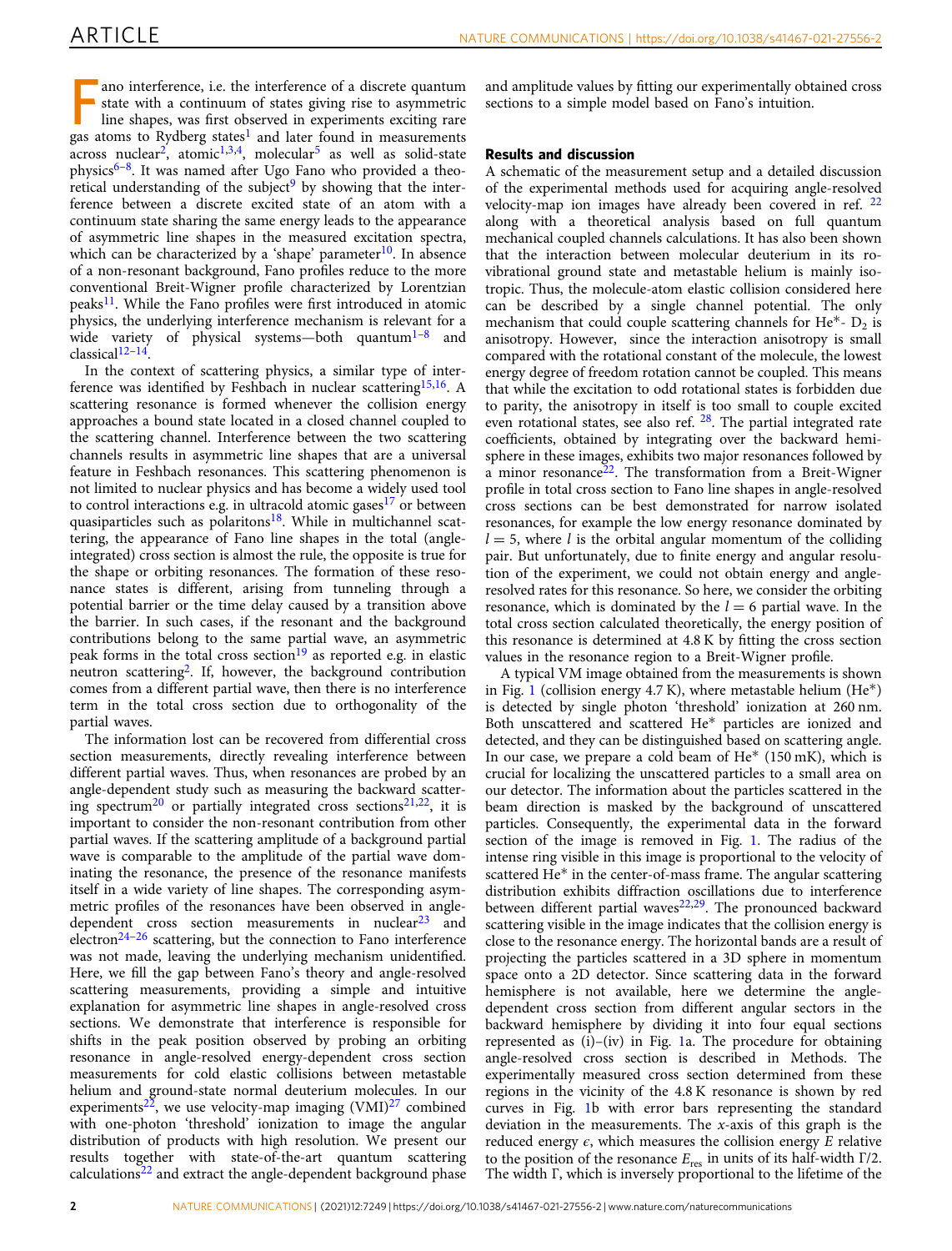<span id="page-2-0"></span>

Fig. 1 Angle-resolved resonance profiles in He\*-D<sub>2</sub> elastic scattering. a A VM image is shown at collision energy 4.7 K where different angular sectors are marked as regions (i)-(iv) on the annulus depicted by white-dashed semicircles. The x and y-axes represent the velocity of He<sup>\*</sup> in the centre-of-mass frame. The y-axis is the direction of the relative velocity vector and the forward direction ( $\theta = 0^{\circ}$ ) points up. **b** The experimental (red) and theoretical (blue) angle-resolved energy-dependent cross sections  $\times k^2$  (where  $k = p/h$  and p is the incident momentum of the colliding pair) are shown in the vicinity of the orbiting resonance dominated by  $l = 6$  ( $E_{res} = 4.8$  K). The red lines join the experimentally obtained data points. The x-axis represents  $\frac{E-E_{res}}{\Gamma/2}$  where  $E_{res}$  is the resonance energy and Γ is the resonance width. The error bars show standard deviation in experimental data points.

resonance, is determined using the complex absorbing potential method $30$ . The theoretically calculated cross sections depicted by solid blue lines have been convoluted with the experimental resolution resulting from the velocity spread of the beams. For all four angular sections, Fig. 1b shows an excellent agreement between the theoretical and experimental cross sections.

The results depicted in Fig. 1 reveal that, depending on the observation angle, the peak of the resonance profile may not necessarily appear at the resonance energy, and may shift to higher or lower energies. In order to rationalize these observations, we apply Fano's reasoning to the differential cross section, see Methods. In our description, we assume that the energy  $(E_{res})$ and width  $(Γ)$  of the resonance remains constant for all angular sections. Parametrizing the resonant contribution  $R(E, \theta)$  by a Breit-Wigner amplitude for the dominant partial wave  $l_{res}$ ,  $f_{l_{\text{res}}}(k) = (2l_{\text{res}} + 1)\frac{-1}{(\epsilon + i)}, \text{ where } \epsilon = \frac{E - E_{\text{res}}}{\Gamma/2}, \text{ we find that its inter-}$ ference with the non-resonant background gives rise to Fano line shapes in the differential cross section. While the non-resonant contribution comes from all the background partial waves, the general structure of partial waves governed by Legendre polynomials implies that non-resonant partial waves tend to cancel each other in the backward direction. Thus, their contribution usually is small or negligible and is given by a slowly varying complex scattering amplitude  $B(E, \theta)$ . To obtain an estimate for the background contribution in the desired angular section, we neglect the energy and angle dependence of background term. Consequently, the background term reduces to a single complex number, with amplitude  $A_{bg}$  and phase  $\delta_{bg}$ . The angle-resolved energy-dependent scattering cross section for the *n*th angular section (with width  $\Delta\theta$ ) is then given by

$$
k^{2} \int_{\theta_{n} - \frac{\Delta \theta}{2}}^{\theta_{n} + \frac{\Delta \theta}{2}} \frac{d\sigma}{d\Omega} d\theta = k^{2} \left\langle \frac{d\sigma}{d\Omega} \right\rangle_{n} = \int_{\theta_{n} - \frac{\Delta \theta}{2}}^{\theta_{n} + \frac{\Delta \theta}{2}} |R(E, \theta) + B(E, \theta)|^{2} d\theta
$$
\n(1)

$$
= \int_{\theta_n - \frac{\Delta\theta}{2}}^{\theta_n + \frac{\Delta\theta}{2}} |(2l_{\text{res}} + 1) \left(\frac{-1}{\epsilon + i}\right) P_{l_{\text{res}}}(\cos \theta) + A_{\text{bg}} \exp(i\delta_{\text{bg}})|^2 d\theta \tag{2}
$$

where  $\left\langle \frac{d\sigma}{d\Omega} \right\rangle$  represents the differential cross section integrated over the desired angular region. If the amplitude of  $B(E, \theta)$  is negligible, the resonant peak is simply given by the usual Breit-Wigner profile. Conversely, if the amplitude of the background becomes comparable to the resonant amplitude, there will be strong interference near the resonance value. This may lead to peaks, anti-peaks or a shifted peak, depending on whether the interference is constructive, destructive, or in between.

In order to estimate the background contribution, we fit the theoretical and experimental cross section values obtained in different angular sections to Eq. (2). The dotted blue curves in Fig. [2](#page-3-0), column (a) show the angle-resolved cross sections determined from quantum scattering calculations $22$  and the solid blue lines represent the fitted curves. The phase and amplitude values extracted from fitting theoretical data to Eq. (2) are shown in Fig. [3](#page-4-0) by blue dots. For comparison, we also obtain an approximate value for  $B(E, \theta)$  from quantum scattering calculations by assuming it to be the mid-point value of the calculated  $B(E, \theta)$  in the desired energy and angular range. The values thus obtained are shown in Fig. [3](#page-4-0) by grey stars. It can be concluded from Fig. [3](#page-4-0) that the extracted phase and amplitude values (blue dots) match reasonably well with the values approximated by theory (grey stars), justifying the assumption of energy and angle independence of the background contribution in small angular detection regions (i)–(iv) and in the small energy range defined by the width of resonance. The curves generated by inserting approximated values of  $B(E, \theta)$  are also shown in Fig. [2,](#page-3-0) column (a) by solid grey lines and they match well with the shifts observed in full quantum scattering calculations. This allows us to benchmark our simple model against the full coupled channels quantum scattering calculations. In Fig. [2](#page-3-0)b, we fit our experimental data to this model and obtain an experimental estimate for the nonresonant contribution in all these angle-resolved cross sections. The comparatively small value of  $R^2$  obtained for the fits in Fig. [2a](#page-3-0), iii and Fig. [2b](#page-3-0), iii can be explained by a strong energy dependence of the background, which comprises a contribution from another resonance as explained in Supplementary Fig. 1. The amplitude and phase of the effective background contribution extracted directly from the experimental data are also shown in Fig. [3](#page-4-0). It can be seen that the values for relative phase and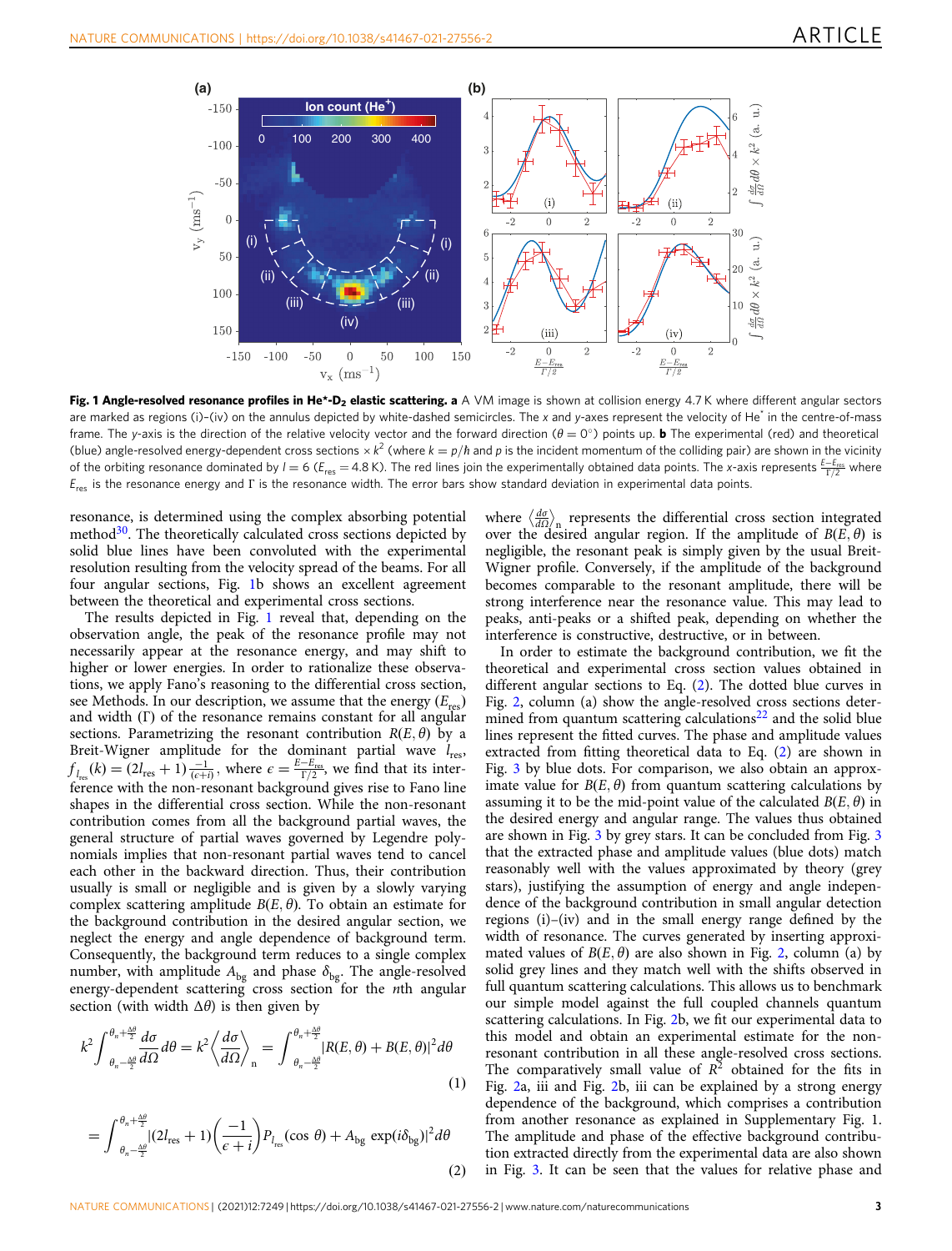<span id="page-3-0"></span>

amplitude of the background extracted from the experimental data match well with the theoretically calculated values. Thus, our model determines the relative phase that is responsible for the measured shifts in the peak of the resonance profile when angledependent cross sections are probed. This relative phase is the scattering analogue to the spectral phase that has been recovered before for Fano resonances that are external field induced by attosecond XUV<sup>[31](#page-5-0),[32](#page-5-0)</sup> or X-ray pulses<sup>33</sup>. In these examples, phase recovery allows for the characterization of electron

Fig. 2 Fit of the angle-resolved resonance profiles to a model based on Fano interference. a Theoretically determined angle and energy-dependent cross section from coupled channel scattering calculations (dotted blue curves) are fitted to Fano interference model (solid blue lines) in the vicinity of the resonance at  $4.8$  K, **b** The experimentally measured cross sections (marked in red with error bars, where the error bars indicate standard deviation) are shown along with their corresponding fit to the model (solid red lines). For comparison, we also show grey curves in column a generated by approximating the value of background phase and amplitude from quantum scattering calculations and inserting it in Eq. [2.](#page-2-0) The quality of the fits is assessed by the R-squared  $(R^2)$  values. The different angular ranges (i)–(iv) are same as labelled in Fig. [1](#page-2-0).

interaction $31,32$  and is a prerequisite for ultrafast X-ray structure determination<sup>33</sup>. In contrast, the relative phase recovered here is not due to an external field but rather acquired intrinsically from the potential governing the molecular scattering. Measurements of the differential elastic scattering cross sections thus allow for recovering the intrinsic phase relation between the interfering states and attest to the quantum coherence in cold collisions that can be harnessed for studying entanglement or controlling reactive scattering at the state-to-state level.

In summary, asymmetric resonance line shapes had so far been observed in nuclear scattering at high collision energies in the range of MeV<sup>[23](#page-5-0)</sup> and electron scattering at energies of a few eV<sup>26</sup>. Here we have reported the observation of such line shapes in molecular scattering with energies of less than 1 meV, made possible by analyzing the angle-dependent cross section of He\*-D<sub>2</sub> elastic collisions. Our results demonstrate that the peak of the resonance profile may vary from the position of a scattering resonance in an angledependent cross section measurement, such as backward or partial rate measurements, within the resonance linewidth. By obtaining the full differential cross section, it is possible to determine the resonance position as well as the relative phase shift with respect to the effective scattering background. We have further explained how the interference of resonant and background partial waves creates asymmetric, Fano-like profiles in the differential cross section. Our approach generalizes the understanding of asymmetric resonant line shapes in total cross section measurements to the analogous effect arising in angle-resolved cross sections. Applying the intuition of Fano interference, we have developed a model allowing us to extract the effective background contribution directly from the experimentally obtained angle-resolved cross sections. This allows us to disentangle resonance and background contributions purely from the experimental measurements. Whereas in the attosecond experiments the relative phase is generated and controlled by external fields for colliding particles it is an intrinsic property reflecting the interparticle interaction. Our approach should apply to any angledependent cross section measurement and will enable the evaluation of background contributions without the need for full-scale quantum scattering calculations. While this work was under review, we have become aware of related work on the angular dependence of molecular photoionization delays in shape resonance<sup>34</sup>.

### Methods

**Experiment**. We merge a pulsed supersonic beam of helium in  $2 \frac{3S_1}{S_1}$  metastable state (He\*) with another pulsed supersonic beam of ground-state normal deuterium molecules (two-thirds ortho- $D_2$  with  $j = 0$  and one-third para- $D_2$  with  $j = 1$ , where j is the rotational quantum number), using a magnetic guide. The velocity of the He\* beam is kept constant at 906 m/s with a standard deviation of 13 m/s throughout the measurement. The velocity of the  $D_2$  beam is tuned by changing the temperature of the valve to obtain a mean velocity in the range of 1065–1135 m/s with a standard deviation of about 36 m/s. This results in variable collision energy ranging from 3-6 K with its resolution limited by the spread in the beam velocities. After collisions, we probe scattered He\* by single photon threshold ionization at 260 nm to avoid any blurring from electron recoil. The laser polarization direction is along the collision axis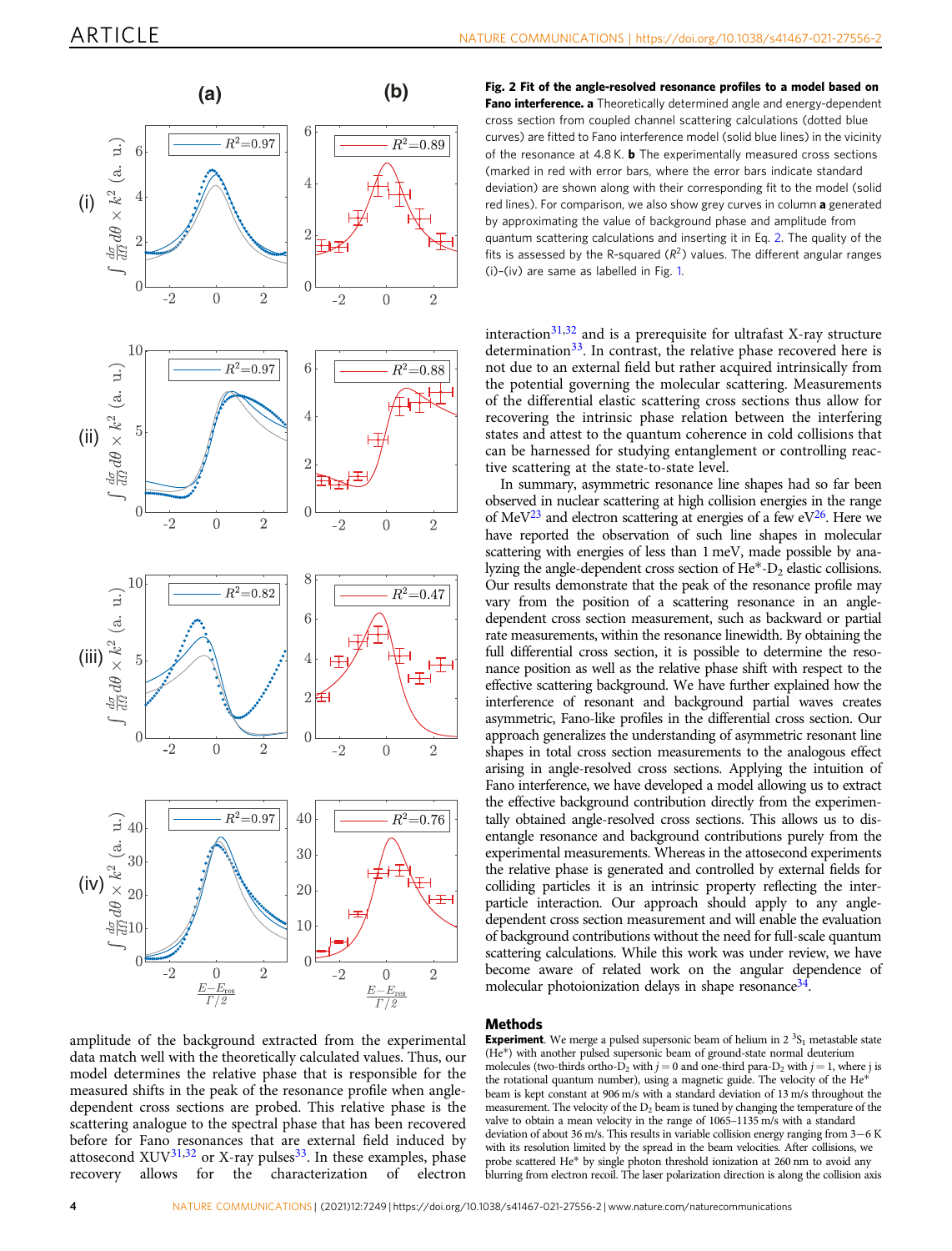<span id="page-4-0"></span>

**Fig. 3 Extracted phase and amplitude values for background contribution.** A comparison of the fit parameters — **a** amplitude (A<sub>bg</sub>) and **b** phase ( $\delta_{\rm{bg}}$ ) — as determined from fitting the experimental (red) and theoretical (blue) data to the model for different angular ranges (i)-(iv) shown in Fig. [1](#page-2-0). The grey stars represent the corresponding values calculated by quantum scattering calculations. The error bars correspond to fitting with 95% confidence. The x-axis represents the mean value of  $\theta$  in different angular sectors labelled as (i)–(iv) in Fig. [1](#page-2-0).

and its pulse energy is maintained at 10 microjoules (10 Hz). The He<sup>+</sup> ions are then extracted using a velocity-map imaging apparatus and imaged on a 2D microchannel plate detector coupled to a phosphor screen. More details of the experiment can be found in ref. [22](#page-5-0). The energy resolution of the experiment is defined by the velocity spread of the beams, which together with the size of the image determines the angular resolution of the experiment. The calculated cross section shown in Fig. [1](#page-2-0) is convoluted with the experimental resolution, which is determined to be 0.4 K in this range. The error bars in experimentally measured collision energy result from the uncertainty in the measured velocities of the two supersonic beams.

In order to investigate the structure of the resonance peaks when angledependent cross sections are measured, we obtain several velocity-map ion images close to the resonance energy. The angle-resolved cross section from the VM images acquired in these experiments is determined by partitioning each image into different angular sectors as shown in Fig. [1.](#page-2-0) For a given energy, the ratecoefficient is obtained by counting the ions confined within a particular angular region bound by the annulus shown by dashed white circles in Fig. [1](#page-2-0) and then divided by the intensities of the reactant beams. The center of the annulus is determined by the peak in the radial distribution of He\* ions in the VM image. The width of the annulus is proportional to the radius of the projected image. The resulting rate is further multiplied by  $\nu$  to obtain values proportional to  $k^2$  where  $\nu$ is the relative velocity and  $k$  is related to the momentum  $(p)$  of the colliding pair ( $k = p/\hbar$ ). The values thus obtained are corrected to account for the measurement bias that arises due to kinematic effects of the apparatus. This was achieved by multiplying the obtained cross section values with a transfer function generated numerically by dividing the angle-resolved cross section obtained from theory to the angle-resolved cross section obtained by counting the number of ions in the desired angular region bounded by the annulus in the simulated images. The simulated images are created by using theoretically obtained DCS and include all the experimental kinematic effects as described in ref. [22.](#page-5-0) This transfer function also brings the experimentally measured values in arbitrary units to an absolute scale.

Origin of Fano line shapes. Here, we describe the origin of Fano profiles in the differential cross section at a specific angle  $\theta$ , which reads

$$
k^2 \frac{d\sigma}{d\Omega} = \left| \sum_{l=0}^{\infty} f_l(k) P_l(\cos \theta) \right|^2 \tag{3}
$$

where  $f_l = (2l + 1)\sin\delta_l e^{i\delta_l}$  and  $\delta_l$  is the energy-dependent scattering phase of partial wave l.

We assume that there is a single resonance carried by the partial wave  $l_{res}$ , which we parametrize by the Breit-Wigner form,  $\sin^2 \delta_l = \frac{1}{1 + e^2}$ . Following Fano's reasoning<sup>[10](#page-5-0)</sup>, we partition the total scattering amplitude into a resonant and a background contribution,

$$
k^2 \frac{d\sigma}{d\Omega} = |R(E, \theta) + B(E, \theta)|^2
$$
 (4)

with  $R(E, \theta) = f_{l_{res}}(k) P_{l_{res}}(\cos \theta)$  and  $B(E, \theta) = \sum_{l=0, l \neq l_{res}}^{\infty} f_l(k) P_l(\cos \theta)$ . By inserting the explicit form of  $f_l$ , Eq. (4) can be further written as

$$
k^2 \frac{d\sigma}{d\Omega} = \left| A_{l_{\rm res}} \sin \delta_{l_{\rm res}} e^{i\delta_{l_{\rm res}}} + A_{\rm bg} e^{i\delta_{\rm bg}} \right|^2 \tag{5}
$$

where we have defined  $A_l = (2 l + 1) P_l(\cos \theta)$ ,

$$
A_{\text{bg}} = \sqrt{\sum_{l=0,l \neq l_{\text{res}}}^{\infty} A_l^2 \sin^2 \delta_l + \sum_{l
$$

$$
\delta_{\text{bg}} = \arctan\left(\frac{\sum_{l=0, l \neq l_{\text{res}}}^{\infty} A_l \sin^2 \delta_l}{\sum_{l=0, l \neq l_{\text{res}}}^{\infty} A_l \sin \delta_l \cos \delta_l}\right)
$$

Following the lines of refs.  $4,35$ , we match the background-subtracted Fano profile with the mixing terms in the differential cross section to obtain

$$
k^2 \frac{d\sigma}{d\Omega} = \sigma_{\text{res}} + d\sigma_{\text{bg}} + \sigma_0 \frac{q^2 + 2qe - 1}{1 + \epsilon^2} \tag{6}
$$

 $k^2 \frac{dS}{d\Omega} = \sigma_{\text{res}} + d\sigma_{\text{bg}} + \sigma_0 \frac{q^2 + 2q^2}{1 + \epsilon^2}$  (6)<br>This equation is equivalent to Eq. (5) with the following choice of q,  $\sigma_0$ ,  $\sigma_{\text{res}}$ , and  $d\sigma_{\rm bg}$ 

$$
\begin{aligned} q &\equiv \cot\left(\delta_\text{bg} - \frac{\pi}{4}\right) \\ \sigma_0 &\equiv \frac{2 A_{l_\text{res}}(\theta) A_\text{bg}(\theta)}{1+q^2} \\ \sigma_\text{res} &\equiv A_{l_\text{res}}^2 \sin^2\delta_{l_\text{res}} = \frac{A_{l_\text{res}}^2}{1+\epsilon^2} \end{aligned}
$$

 $d\sigma_{\text{bg}} \equiv A_{\text{bg}} \approx \text{constant}.$ 

Equation (6) implies that, for a fixed angle  $θ$ , the differential cross section can be written as a combination of a Lorentzian peak, given by  $\sigma_{\text{res}}$ , and a potentially asymmetric Fano line shape. The strength and the shape of the Fano profile thus depend on the angle-dependent magnitude and phase of the background scattering amplitude.

In order to directly compare with our experimental results, we integrate the differential cross section over the angular regions as defined in Eq. [\(1](#page-2-0)) in the main text. In Eq. [\(2\)](#page-2-0), we approximate  $B(E, \theta)$  as constant close to the resonance energy and evaluate an average value of the background amplitude in the desired energy and angular range by fitting the experimentally obtained cross section to Eq. ([2](#page-2-0)). This provides a simple way to estimate the background scattering amplitude directly from experimental data.

### Data availability

The source data files for all figures are available at the public repository. ([https://doi.org/](https://doi.org/10.5281/zenodo.5665901) [10.5281/zenodo.5665901\)](https://doi.org/10.5281/zenodo.5665901).

Received: 6 June 2021; Accepted: 17 November 2021; Published online: 13 December 2021

### References

- 1. Beutler, H. Über Absorptionsserien von Argon, Krypton und Xenon zu Termen zwischen den beiden Ionisierungsgrenzen 2P03/2 und 2P01/2. Z. für Phys. 93, 177–196 (1935).
- 2. Adair, R. K., Bockelman, C. K. & Peterson, R. E. Experimental corroboration of the theory of neutron resonance scattering. Phys. Rev. 76, 308 (1949).